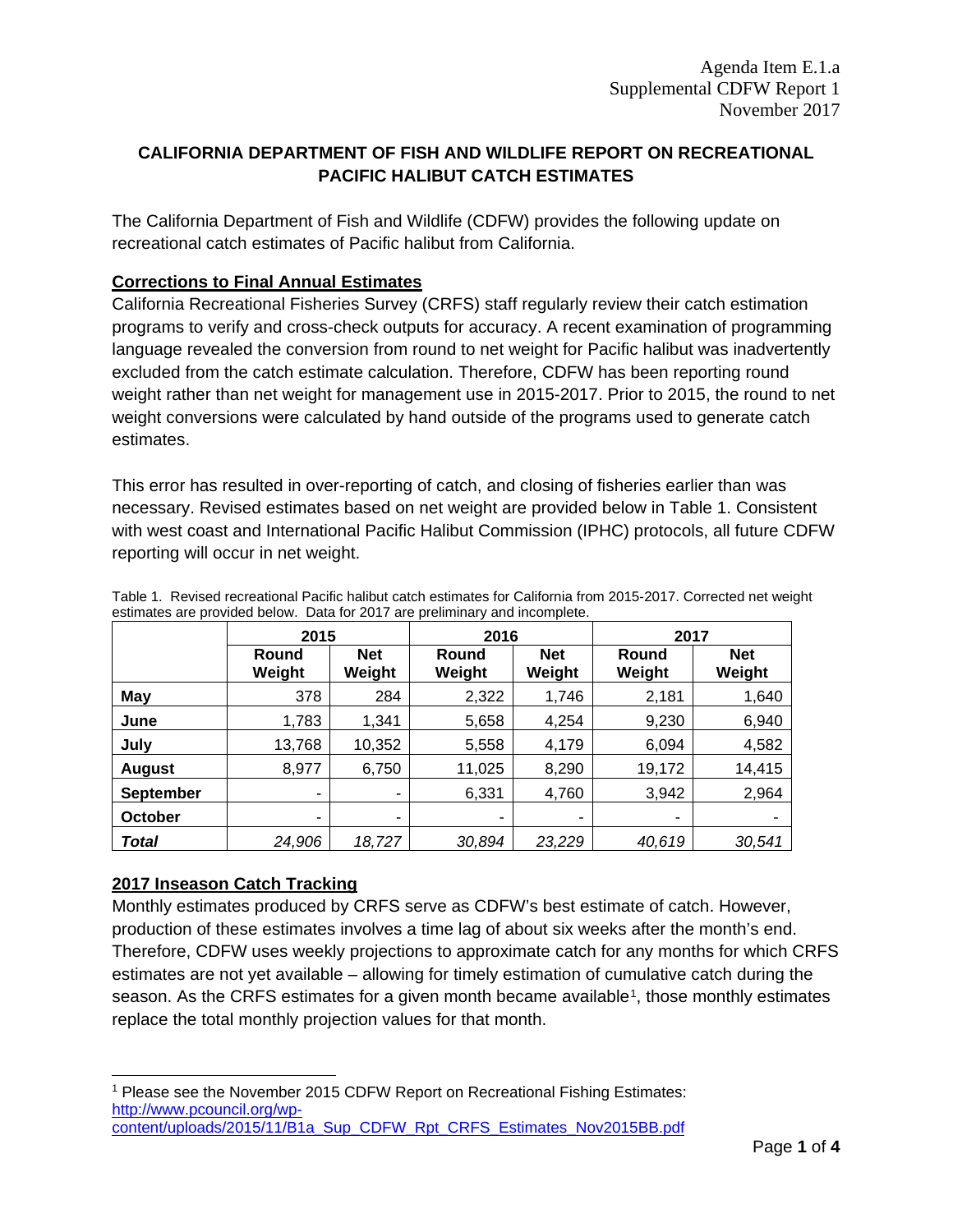The 2017 recreational Pacific halibut fishery in California was open May 1-June 15, July 1-15, August 1-15, and September 1-10. The fishery closed for the year on September 11, due to projected attainment of the quota. CDFW coordinated weekly with the NMFS, IPHC, and Pacific Fishery Management Council staff to track catches and take action to close the fishery once the quota was projected to be attained.

In light of the discovery that reported catch estimates for 2015 through 2017 were not in net weight, CDFW updated both the total monthly projections and catch estimates for 2017 (Table 2). CDFW's 2017 preliminary season catch estimate is 30,541 net pounds, or 88 percent of the 34,580 net pound quota.

Table 2. Corrected 2017 Pacific halibut catch estimates in California by month. CDFW projection values are provided in strikeout to illustrate the process of replacing the projections with CRFS estimates when those estimates became available. Data are from CRFS and are preliminary and subject to change.

|           | <b>Net Pounds Accrued</b> |                      |  |  |  |
|-----------|---------------------------|----------------------|--|--|--|
| Month     | <b>CDFW Projection</b>    | <b>CRFS Estimate</b> |  |  |  |
| May       | 2,674                     | 1,640                |  |  |  |
| June      | 4,525                     | 6,940                |  |  |  |
| July      | 3.805                     | 4,582                |  |  |  |
| August    | 11,003                    | 14,415               |  |  |  |
| September | 2,982                     | 2,964                |  |  |  |
| October   | 0 (CLOSED)                |                      |  |  |  |
| Total     | 30,541                    |                      |  |  |  |

## **2018 Inseason Projections**

 $\overline{a}$ 

In order to provide weekly catch projections, CDFW uses a regression to determine about how many net pounds of estimated catch are equivalent to one sampled fish<sup>2</sup>. CDFW updated the regression to include data from 2017, and incorporated the corrected net weight estimates of catch from 2015-2017.

CDFW examined the number of sampled fish (kept sampler observed and kept angler reported fish) in each month/year against the corresponding catch estimate for each month/year [\(](#page-2-0)

[Table](#page-2-0) 3). There continues to be a very strong correlation (Figure 1) between the number of sampled fish and the resulting monthly catch estimate ( $r^2 = 0.90$ ).

The updated regression analysis indicates that each sampled Pacific halibut in the field equates to 106.3 pounds of estimated catch in net weight pounds– independent of month or year.

<span id="page-1-0"></span> $2$  For a detailed description of the inseason projection methodology see the CDFW Supplemental Report 2 from November 2014: [http://www.pcouncil.org/wp-content/uploads/G1b\\_Sup\\_CDFW\\_Rpt2\\_NOV2014BB.pdf](http://www.pcouncil.org/wp-content/uploads/G1b_Sup_CDFW_Rpt2_NOV2014BB.pdf)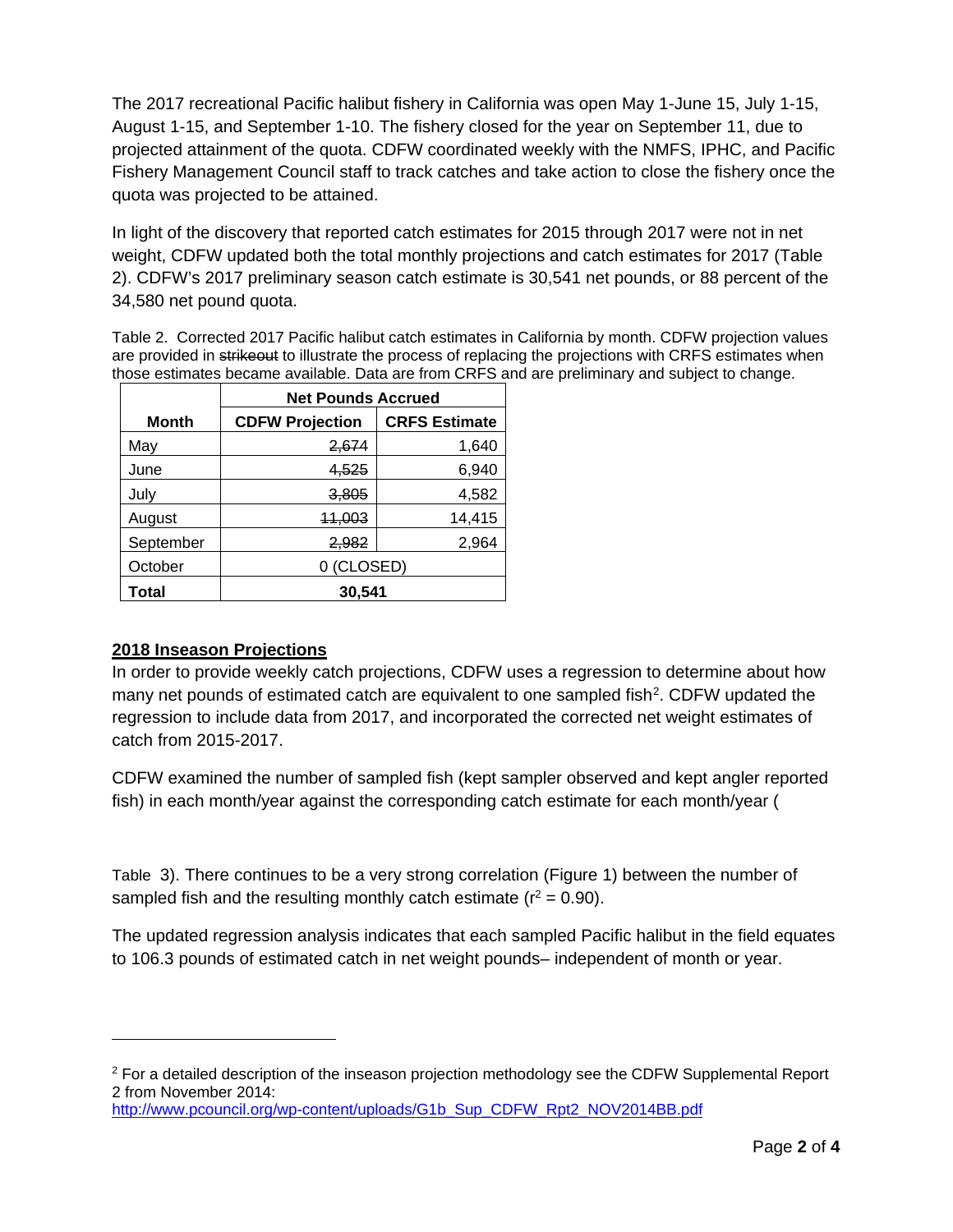CDFW intends to use this updated regression relationship to monitor catches inseason on a weekly basis in 2018, as in past recent years.

<span id="page-2-0"></span>Table 3a-b. Numbers of sampled fish (kept sampler observed and kept angler reported fish) (a) and total catch estimates (b; net pounds) for recreationally caught Pacific halibut in California by month and year from 2013-2017 for PR and PC modes. Data from CRFS; 2017 data are preliminary. (a)

|                     | 2013 | 2014 | 2015 | 2016 | 2017 |
|---------------------|------|------|------|------|------|
| May                 | 18   | 45   | 3    | 37   | 26   |
| June                | 34   | 21   | 15   | 40   | 44   |
| July                | 56   | 198  | 113  | 44   | 37   |
| <b>August</b>       | 176  | NA   | 86   | 82   | 107  |
| <b>September</b>    | 23   | 44   | NA   | 66   | 29   |
| October             | 13   | 3    | NA   | NA   | NA   |
| <b>Yearly Total</b> | 320  | 308  | 217  | 269  | 243  |

| ٠<br>٠         |
|----------------|
| I<br>۰.<br>$-$ |

|                     | 2013   | 2014   | 2015      | 2016   | 2017   |
|---------------------|--------|--------|-----------|--------|--------|
| <b>May</b>          | 1,282  | 4,795  | 284       | 1,746  | 1,640  |
| June                | 5,419  | 2,779  | 1,341     | 4,254  | 6,940  |
| July                | 12,446 | 20,124 | 10,352    | 4,179  | 4,582  |
| <b>August</b>       | 19,179 | NA     | 6,750     | 8,290  | 14,415 |
| <b>September</b>    | 2,554  | 3,293  | <b>NA</b> | 4,760  | 2,964  |
| <b>October</b>      | 2,374  | 235    | <b>NA</b> | NA     | ΝA     |
| <b>Yearly Total</b> | 43,254 | 31,227 | 18,727    | 23,229 | 30,541 |



Figure 1. Regression of sampled (sampler examined, A, and angler reported kept, B1) Pacific halibut and monthly catch estimates from 2013-2017 (net pounds) for PR and PC modes. Data from CRFS; 2017 data are preliminary.